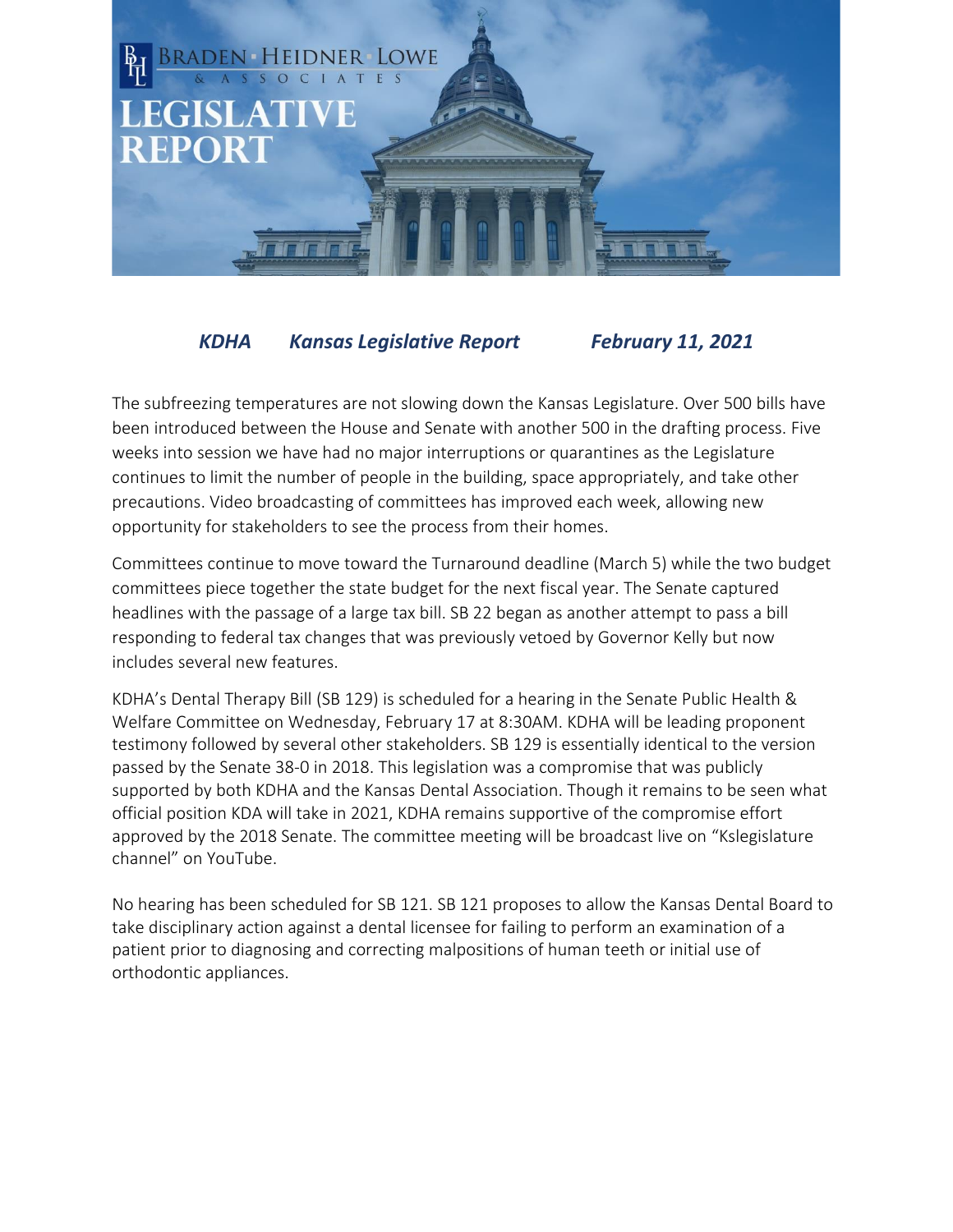Thank you and please let us know if you have any questions. Please see below for the bill matrix.

Travis Lowe



| <b>Bill Number</b><br>and Sponsor                                     | <b>Bill Subject</b>                                                                                                                                                                                                                                                                                                                                          | <b>Current Status</b>                            | <b>Last Action</b>                                                                                                 |  |  |
|-----------------------------------------------------------------------|--------------------------------------------------------------------------------------------------------------------------------------------------------------------------------------------------------------------------------------------------------------------------------------------------------------------------------------------------------------|--------------------------------------------------|--------------------------------------------------------------------------------------------------------------------|--|--|
| <b>SB</b> 10<br>Richard Hilderbrand, R-<br>13th                       | Enacting the right to earn a living act to minimize<br>unnecessary occupational licensing and regulation                                                                                                                                                                                                                                                     | In Senate<br>Commerce                            | 01/20/2021 - Senate<br>Scheduled Hearing in<br>Commerce: Wednesday,<br>1/27, 10:30 AM, Rm 546-S                    |  |  |
|                                                                       |                                                                                                                                                                                                                                                                                                                                                              |                                                  |                                                                                                                    |  |  |
| <b>SB 34</b><br>Senate Federal and State<br><b>Affairs Committee</b>  | Sunsetting administrative rules and regulations five years<br>after adoption unless extended by the legislature                                                                                                                                                                                                                                              | In Senate<br>Federal and<br><b>State Affairs</b> | 01/21/2021 - Senate<br>Scheduled Hearing in<br>Federal and State Affairs:<br>Tuesday, 1/26, 10:30 AM,<br>Rm 144-S  |  |  |
|                                                                       |                                                                                                                                                                                                                                                                                                                                                              |                                                  |                                                                                                                    |  |  |
| <b>SB</b> 121<br>Senate Public Health and<br><b>Welfare Committee</b> | Updating certain provisions of the Kansas dental practice act                                                                                                                                                                                                                                                                                                | In Senate<br><b>Public Health</b><br>and Welfare | 02/02/2021 - Senate<br>Referred to Public Health<br>and Welfare                                                    |  |  |
|                                                                       |                                                                                                                                                                                                                                                                                                                                                              |                                                  |                                                                                                                    |  |  |
| <b>SB</b> 129<br>Senate Public Health and<br><b>Welfare Committee</b> | Providing for the licensure of dental therapists                                                                                                                                                                                                                                                                                                             | In Senate<br>Public Health<br>and Welfare        | 02/10/2021 - Senate<br>Scheduled Hearing in Public<br>Health and Welfare:<br>Wednesday, 2/17, 8:30 AM,<br>Rm 142-S |  |  |
|                                                                       |                                                                                                                                                                                                                                                                                                                                                              |                                                  |                                                                                                                    |  |  |
| <b>SB 137</b><br><b>Senate Commerce</b><br>Committee                  | Expanding the military spouse and service member's<br>expedited licensure law to all applicants who have established<br>or intend to establish residency in Kansas, providing for<br>licenses in an emergency declared by the legislature, allowing<br>telemedicine by out-of-state healthcare providers and<br>permitting the use of electronic credentials | In Senate<br>Commerce                            | 02/04/2021 - Senate<br>Referred to Commerce                                                                        |  |  |
|                                                                       |                                                                                                                                                                                                                                                                                                                                                              |                                                  |                                                                                                                    |  |  |
| <b>HB</b> 2061<br>House Federal and State<br><b>Affairs Committee</b> | Increasing the minimum age to purchase or possess cigarettes<br>and tobacco products from 18 to 21, and prohibiting cigarette<br>vending machines and flavored vaping products                                                                                                                                                                               | In House<br>Federal and<br><b>State Affairs</b>  | 01/14/2021 - House<br>Referred to Federal and<br><b>State Affairs</b>                                              |  |  |